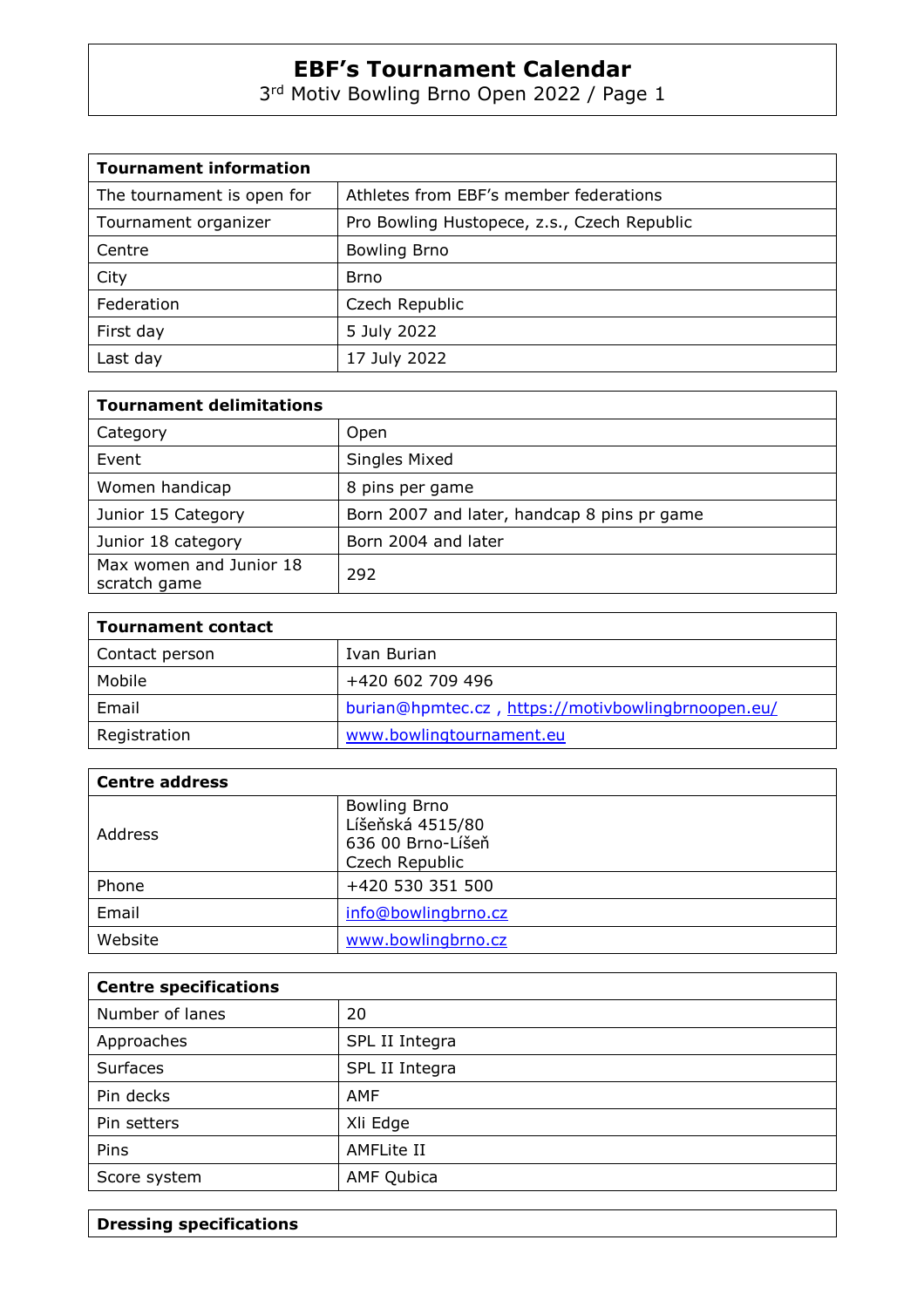3 rd Motiv Bowling Brno Open 2022 / Page 2

| Oil machine         | Kegel Flex or Kegel Ikon  |  |  |
|---------------------|---------------------------|--|--|
| Oil                 | Kegel Fire, Kegel Terrain |  |  |
| Cleaner             | Kegel Defense-C           |  |  |
| Pattern prepared by | In-house                  |  |  |
| Dressing done by    | In-house                  |  |  |

| <b>Prize money specifications</b> |                                                                                                                             |
|-----------------------------------|-----------------------------------------------------------------------------------------------------------------------------|
| Prize fund status                 | Conditional                                                                                                                 |
| Calculation method                | Minimum 6.560 $\epsilon$ increasing to 13.100 $\epsilon$ depending on the<br>final number of primary entries (participants) |

|                 | Prize money expressed in $\epsilon$ |            |            |            |  |  |
|-----------------|-------------------------------------|------------|------------|------------|--|--|
| <b>Position</b> | Guaranteed                          | $400+$ Pax | $500+$ pax | $600+$ pax |  |  |
| Position 1      | 1.000                               | 1.200      | 1.500      | 2.200      |  |  |
| Position 2      | 800                                 | 1.000      | 1.200      | 1.500      |  |  |
| Position 3      | 600                                 | 800        | 900        | 1.000      |  |  |
| Position 4      | 500                                 | 600        | 700        | 800        |  |  |
| Position 5-6    | 350                                 | 400        | 500        | 600        |  |  |
| Position 7-8    | 250                                 | 300        | 400        | 500        |  |  |
| Position 9-16   | 120                                 | 150        | 200        | 300        |  |  |
| Position 17-22  | 100                                 | 120        | 150        | 200        |  |  |
| Position 23-32  | 80                                  | 100        | 120        | 150        |  |  |
| Woman Extra 1   | 100                                 | 100        | 200        | 300        |  |  |
| Total           | 6.560                               | 8.020      | 10.000     | 13.100     |  |  |

No Junior 18 entries are counted for staggered prize money

#### **Tournament format**

**Qualification**  Entries, 6 games Re-entries, 6 games

#### **Desperado**

1 game

### **Turbo Competition**

The competition is open for athletes, who make a Turbo entry. For Turbo entries, all 6 games in the series are included in the competition. Athletes, not qualified from the general qualification standing, who are scoring the 2 highest games including handicap, will qualify for the final steps.

### **32 athletes will qualify for the final steps**

A. Position 1-24 in the general standing

B. Position 1-2 from a standing of squads 1-4, conducted on July,  $5 - 6$ 

- C. Position 1-2 from a standing of squads 5-8, conducted on July, 9 10
- D. Position 1-2 from the Turbo competition

E. Position 1-2 from the Desperado squad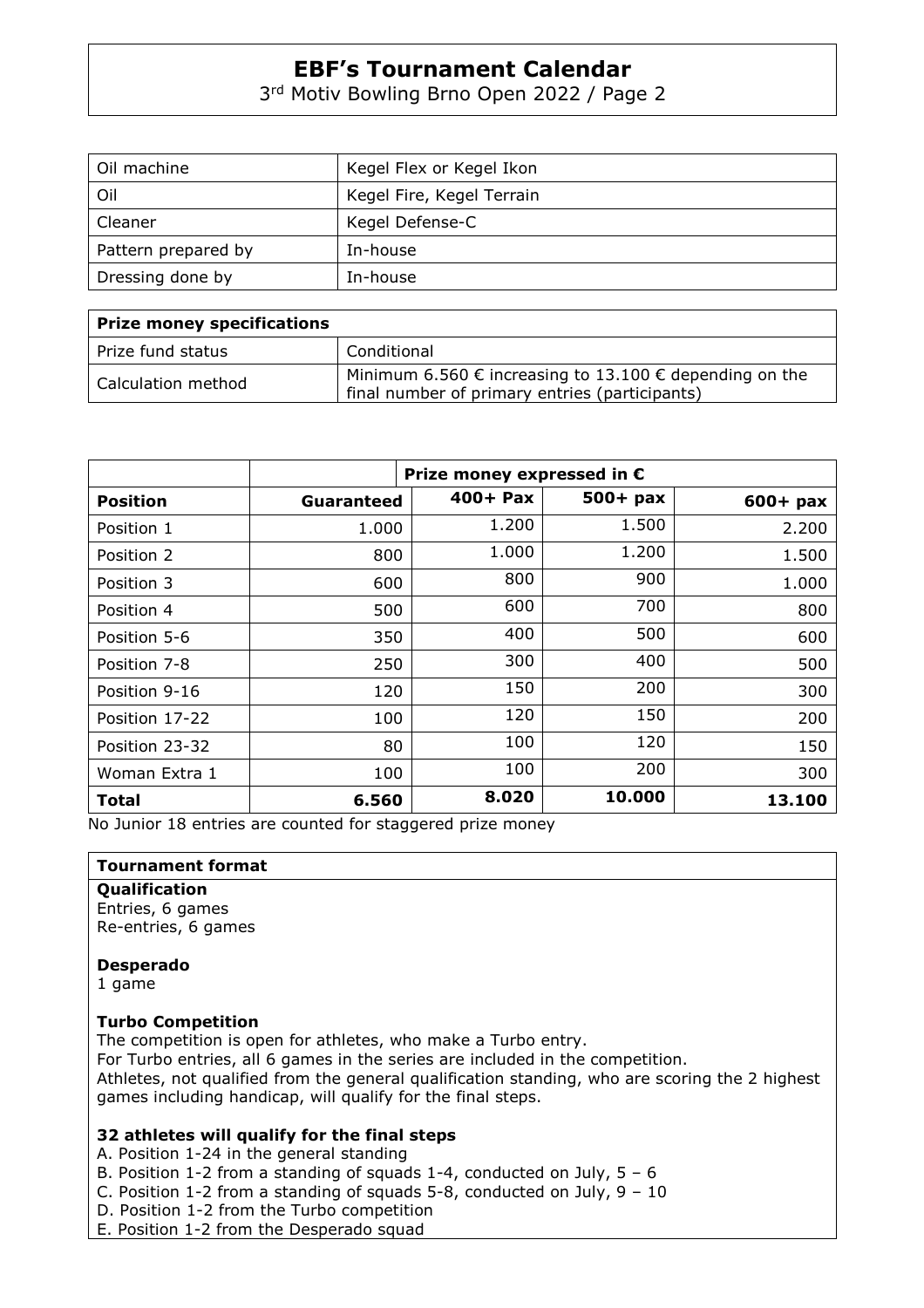3 rd Motiv Bowling Brno Open 2022 / Page 3

Athletes are qualified in the order  $A - B - C - D$ .

### **Seeding to final steps**

Athletes positioned 1-12 are qualified for the Final Round 2 All other athletes are qualified for the Final Round 1.

# **Final Round 1**

20 athletes will play 3 games starting from scratch Top 8 will continue to the Final Round 2. Lane movement after each game.

# **Final Round 2**

20 athletes will play 3 games starting from scratch Top 8 will continue to the Final Round 3. Lane movement after each game.

# **Final Round 3**

8 athletes will play 3 games with the pin fall from the Final Round 2 carried forward Top 4 will continue to the Final Round 4. Lane movement after each game.

# **Final Round 4**

4 athletes will play 3 games starting from scratch. After each game the athlete with the lowest score will be eliminated. No lane movement.

#### **4 Players from Junior 15 standing will qualify for the Final Round Junior 15**

A. Position 1-4 in the Junior 15 standing. No Turbo and No Desperado for Junior Final step.

#### **Final Round Junior 15**

4 best athletes from Junior 15 standing will play 3 games, each game starting from scratch. After each game the athlete with the lowest score will be eliminated. No lane movement.

### **Tournament tie rules**

# **Qualification**

The highest scratch pin fall, then the highest game, then the  $2<sup>nd</sup>$  highest game etc.

#### **Turbo**

The highest scratch pin fall, then the  $2<sup>nd</sup>$  highest game etc.

#### **Desperado**

The highest scratch pin fall, then an extra 9<sup>th</sup> and 10<sup>th</sup> frame roll off

#### **Final Round 1-3**

The highest scratch pin fall, then the highest game, then the 2<sup>nd</sup> highest game etc.

#### **Final Round 4**

The highest scratch pin fall, then an extra  $9<sup>th</sup>$  and  $10<sup>th</sup>$  frame roll off

| Lane assignments and lane movements |                                                                                        |  |  |
|-------------------------------------|----------------------------------------------------------------------------------------|--|--|
| Lane draws                          | Organizer                                                                              |  |  |
| Athletes per pair in squads         | Max 5                                                                                  |  |  |
| Frequency of movement               | After two games                                                                        |  |  |
| Movement method                     | Left lane positioned athletes moves left<br>Right lane positioned athletes moves right |  |  |
| Number of lanes to move             | Maximum 6 lanes, depending on squad sizes                                              |  |  |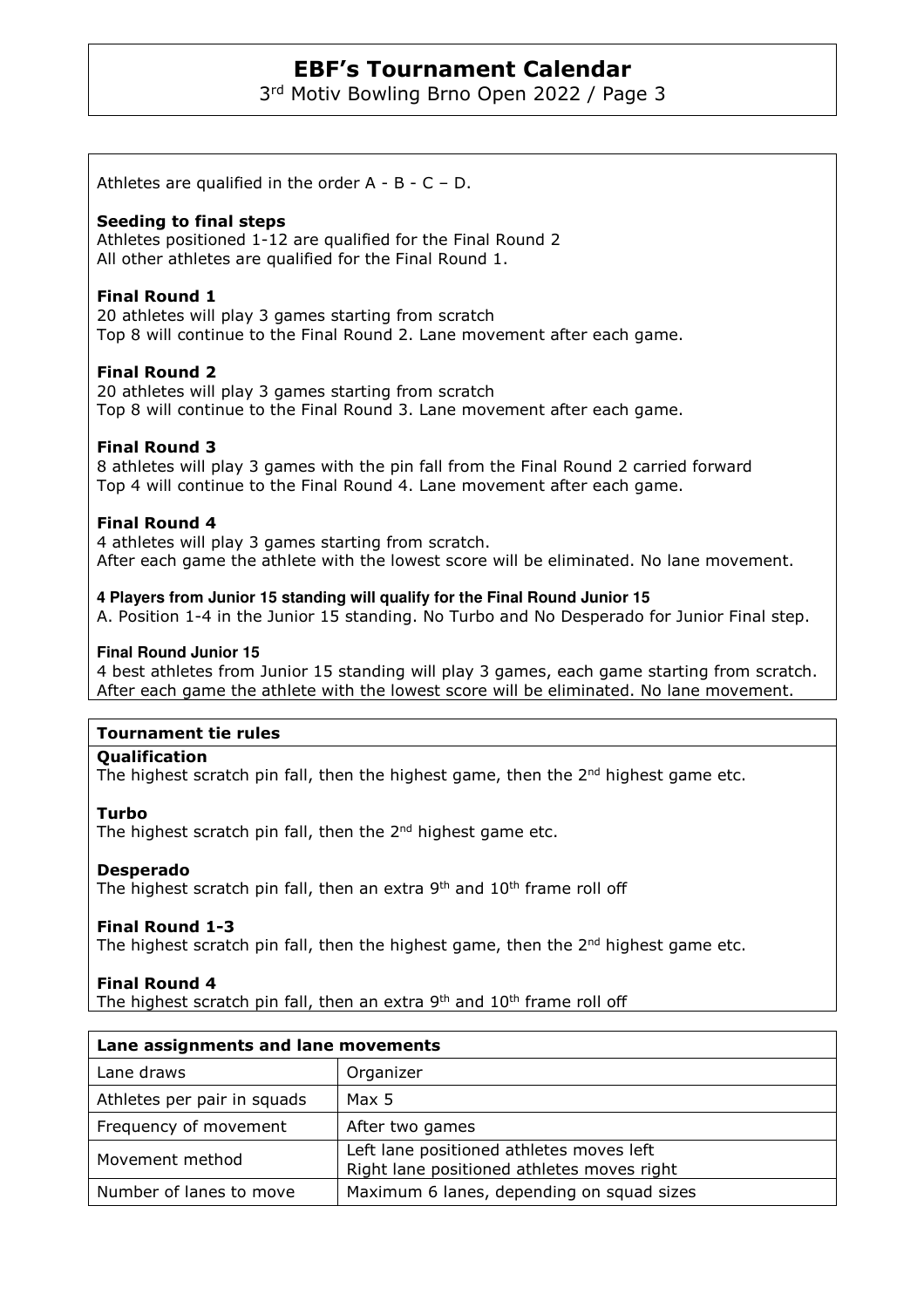3 rd Motiv Bowling Brno Open 2022 / Page 4

| <b>Booking policies</b>    |                                                                                                                                                                                                                                                                       |  |  |  |
|----------------------------|-----------------------------------------------------------------------------------------------------------------------------------------------------------------------------------------------------------------------------------------------------------------------|--|--|--|
| Booking restriction before | A maximum of five squads can be booked before the tourna-<br>ment starts and maximum two of the bookings can be for<br>squads on Friday 15 July and maximum two booking for<br>squads on Saturday 16 July.<br>Booking will be confirmed 2 weeks before the first day. |  |  |  |
| Booking restriction during | <b>None</b>                                                                                                                                                                                                                                                           |  |  |  |
| Total number of bookings   | Unlimited                                                                                                                                                                                                                                                             |  |  |  |
| Booking cancellations      | Possible                                                                                                                                                                                                                                                              |  |  |  |
| Registration deadline      | 30 minutes before scheduled squad times                                                                                                                                                                                                                               |  |  |  |

| Qualification squads and fees in $\varepsilon$ |           |             |             |                          |                     |                          |                                            |
|------------------------------------------------|-----------|-------------|-------------|--------------------------|---------------------|--------------------------|--------------------------------------------|
| <b>Squad</b>                                   | Day       | <b>Date</b> | <b>Time</b> | <b>Spots</b>             | <b>Entry</b><br>fee | Re-en-<br>try            | <b>Entry</b><br>fee<br><b>Junior</b><br>18 |
| Squad 01                                       | Tuesday   | 05.07.2022  | 13.00       | 40                       | 35                  | $\overline{\phantom{a}}$ | 20                                         |
| Squad 02                                       |           |             | 16.30       | 50                       | 35                  | 35                       |                                            |
| Squad 03                                       | Wednesday | 06.07.2022  | 13.00       | 40                       | 35                  | 35                       | 20                                         |
| Squad 04                                       |           |             | 16.30       | 50                       | 35                  | 35                       |                                            |
| Squad 05                                       | Saturday  | 09.07.2022  | 13.00       | 40                       | 35                  | 35                       | 20                                         |
| Squad 06                                       |           |             | 16.30       | 50                       | 35                  | 35                       |                                            |
| Squad 07                                       |           | 10.07.2022  | 13.00       | 40                       | 35                  | 35                       | 20                                         |
| Squad 08                                       | Sunday    |             | 16.30       | 50                       | 35                  | 35                       |                                            |
| Squad 09                                       | Wednesday | 13.07.2022  | 15.30       | 40                       | 35                  | 35                       | 20                                         |
| Squad 10                                       |           |             | 19.00       | 50                       | 35                  | 35                       |                                            |
| Squad 11                                       |           | 14.07.2022  | 15.30       | 40                       | 50                  | 40                       | 20                                         |
| Squad 12                                       | Thursday  |             | 19.00       | 50                       | 50                  | 40                       |                                            |
| Squad 13                                       |           |             | 09.00       | 40                       | 60                  | 50                       |                                            |
| Squad 14                                       | Friday    | 15.07.2022  | 13.00       | 50                       | 60                  | 50                       |                                            |
| Squad 15                                       |           |             | 17.00       | 50                       | 60                  | 50                       |                                            |
| Squad 16                                       |           |             | 21.00       | 50                       | 60                  | 50                       |                                            |
| Squad 17                                       |           |             | 09.00       | 40                       | 70                  | 60                       |                                            |
| Squad 18                                       |           |             | 13.00       | 50                       | 70                  | 60                       |                                            |
| Squad 19                                       | Saturday  | 16.07.2022  | 17.00       | 50                       | 70                  | 60                       |                                            |
| Squad 20                                       |           |             | 21.00       | 50                       | 70                  | 60                       |                                            |
| Desperado                                      |           |             | 23.30       | $\overline{\phantom{a}}$ | 20                  | $\overline{\phantom{0}}$ |                                            |
| Turbo                                          |           |             |             |                          | 10                  |                          |                                            |

Entry fee 20€ for Junior 18 category is possible in any squad in case of free spot 1 hr before squad starts.